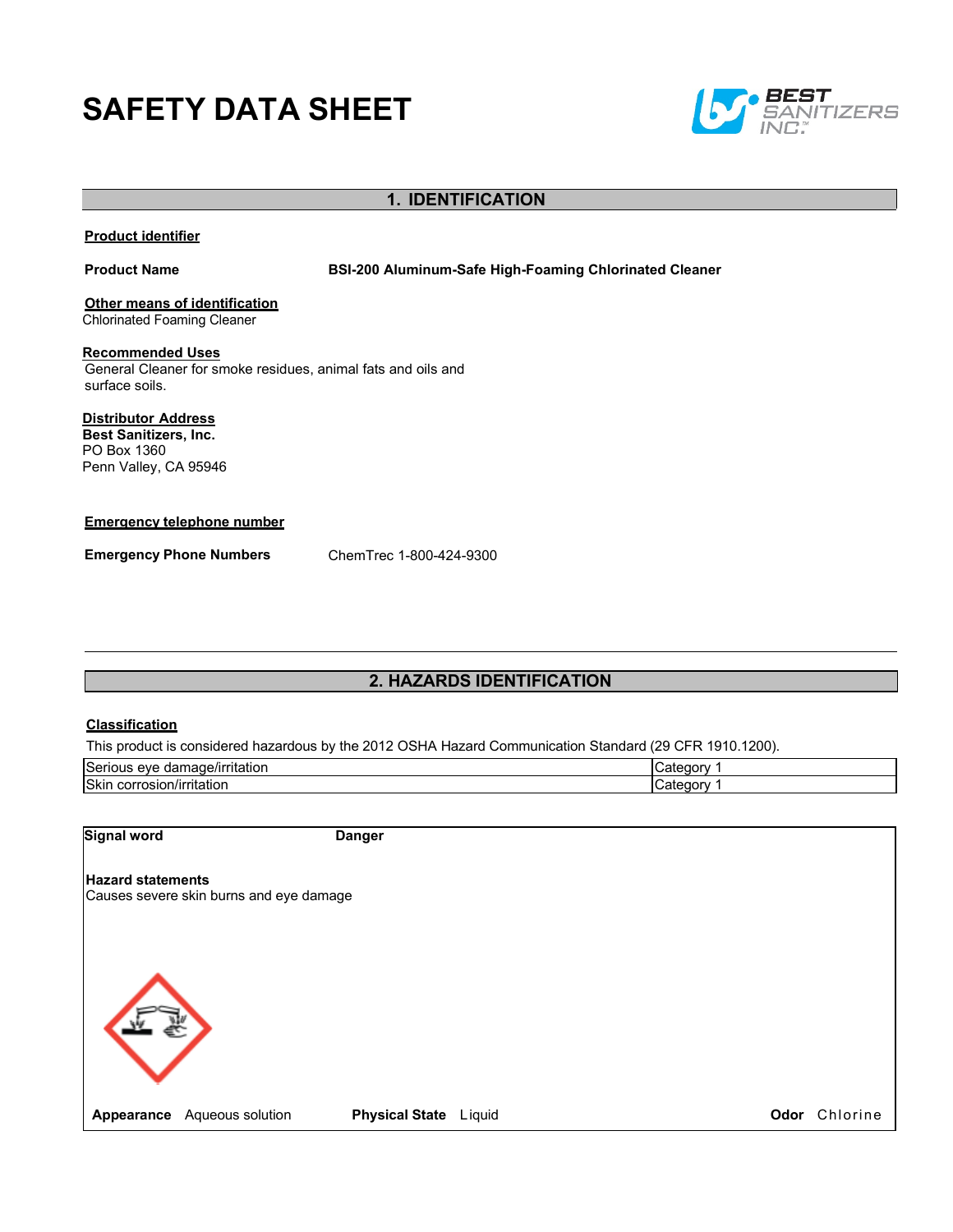#### **Precautionary Statements - Prevention**

Do not breathe dust/fume/gas/mist/vapors/spray.

Wash face, hands and any exposed skin thoroughly after handling.

Wear protective gloves/protective clothing/eye protection/face protection.

## **Precautionary Statements - Response**

Immediately call a POISON CENTER or doctor/physician.

Specific treatment (see Section 4 on SDS for more information).

IF IN EYES: Rinse cautiously with water for several minutes. Remove contact lenses, if present and easy to do. Continue rinsing. Immediately call a POISON CENTER or doctor/physician.

IF ON SKIN (or hair): Remove/Take off immediately all contaminated clothing. Rinse skin (hair) with water/shower. Wash contaminaated clothing and shoes before reuse.

IF INHALED: Remove victim to fresh air and keep comfortable for breathing immediately call a POISON CENTER or doctor/physician.

IF SWALLOWED: Rinse mouth. DO NOT induce vomiting.

#### **Precautionary Statements - Storage**

Store locked up.

#### **Precautionary Statements - Disposal**

Dispose of contents/container to an approved waste disposal plant.

#### **Hazards not otherwise classified (HNOC)**

Not Applicable

#### **Other Information**

\*Very toxic to aquatic life with long lasting effects.

### **3. COMPOSITION/INFORMATION ON INGREDIENTS**

| <b>Chemical Name</b> | CAS No.     | Weight %      | <b>Trade Secret</b> |
|----------------------|-------------|---------------|---------------------|
| Water                | 7732-18-5   | 80-89         |                     |
| Trade Secret 1       | Proprietary | $3 - 7$       |                     |
| Sodium Hypochlorite  | 7681-52-9   | $1-5$         |                     |
| Trade Secret 2       | Proprietary | $1 - 3.5$     |                     |
| Trade Secret 3       | Proprietary | $1 - 3$       |                     |
| Potassium Hydroxide  | 1310-58-3   | $0.5 - 1.5$   |                     |
| Sodium Hydroxide     | 1310-73-2   | $0.10 - 0.15$ |                     |

\* The exact percentage (concentration) of composition has been withheld as a trade secret.

# **4. FIRST AID MEASURES**

#### **First aid measures**

| <b>Eye Contact</b>  | Hold eye(s) open and rinse slowly and gently with water for 15-20 minutes. Remove<br>contact lenses, if present, after first 5 minutes, then continue rinsing eye(s). Seek<br>immediate medical advice/attention.         |
|---------------------|---------------------------------------------------------------------------------------------------------------------------------------------------------------------------------------------------------------------------|
| <b>Skin Contact</b> | Wash off immediately with soap and plenty of water while removing all contaminated clothes<br>and shoes. Wash contaminated clothing and shoes before reuse. For severe burns, immediate<br>medical attention is required. |
| Inhalation          | Remove to fresh air. Administer oxygen if breathing is difficult. Call a physician if necessary.                                                                                                                          |
| Ingestion           | Do NOT induce vomiting. Drink plenty of water. Never give anything by mouth to an<br>unconscious person. Call a physician immediately.                                                                                    |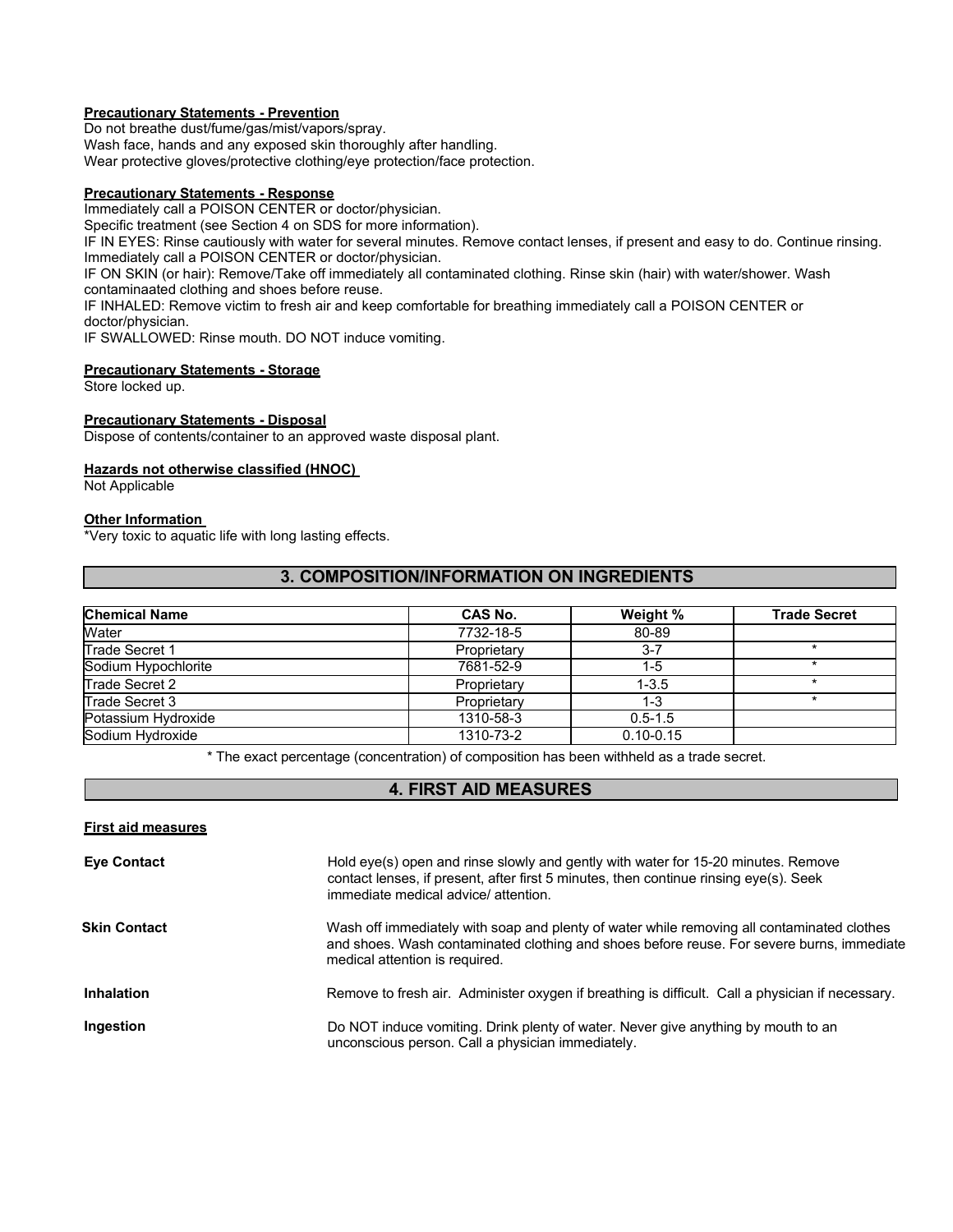#### **Most important symptoms and effects, both acute and delayed**

#### **Most Important Symptoms and Effects**

See Section 11 for symptom information

#### **Indication of any immediate medical attention and special treatment needed**

**Note to physicians:** Treat symptomatically.

## **5. FIRE-FIGHTING MEASURES**

### **Suitable Extinguishing Media**

Dry Chemical. Water spray (fog), Carbon dioxide (CO2), Foam.

#### **Unsuitable Extinguishing Media**

No Information available.

#### **Specific Hazards Arising from the Chemical**

Flammable. Vapors may travel to source of ignition and flash back. **Hazardous combustion products**:

Chlorine gas released on contact with acids, or during thermal decomposition. Carbon monoxide. Carbon dioxide (CO2).

#### **Protective equipment and precautions for firefighters**

As in any fire, wear self-contained breathing apparatus pressure-demand, MSHA/NIOSH (approved or equivalent) and full protective gear. Cool containers with flooding quantities of water until well after fire is out. Non-combustible, substance itself does not burn but may decompose upon heating to produce corrosive and/or toxic fumes.

# **6. ACCIDENTAL RELEASE MEASURES**

### **Personal precautions, protective equipment and emergency procedures**

| <b>Personal Precautions</b>                          | Use personal protection recommended in Section 8. Ensure adequate ventilation,<br>especially in confined areas.                                                                                                                                                                      |
|------------------------------------------------------|--------------------------------------------------------------------------------------------------------------------------------------------------------------------------------------------------------------------------------------------------------------------------------------|
| For emergency responders                             | Isolate area. Keep unnecessary personnel away.                                                                                                                                                                                                                                       |
| <b>Environmental precautions</b>                     |                                                                                                                                                                                                                                                                                      |
| <b>Environmental Precautions</b>                     | See Section 12 for additional ecological information. Prevent entry into waterways,<br>sewers, basements or confined areas.                                                                                                                                                          |
| Methods and material for containment and cleaning up |                                                                                                                                                                                                                                                                                      |
| <b>Methods for Containment</b>                       | Prevent further leakage or spillage if safe to do so. Contain and collect spillage with non-<br>combustible absorbent material, (e.g. sand, earth, diatomaceous earth, vermiculite) and<br>place in container for disposal according to local/national regulations (See Section 13). |
| <b>Methods for Cleaning Up</b>                       | Collect spillage. Soak up with inert absorbent material. Sweep up and shovel into suitable<br>containers for disposal. Following product recovery, flush area with water.                                                                                                            |

## **7. HANDLING AND STORAGE**

#### **Precautions for safe handling**

**Handling** Use personal protection recommended in Section 8. Avoid contact with skin, eyes or clothing. Use only in well-ventilated areas. Avoid breathing vapors or mists. Wash thoroughly after handling. Handle in accordance with good industrial hygiene and safety practice.

#### **Conditions for safe storage, including any incompatibilities**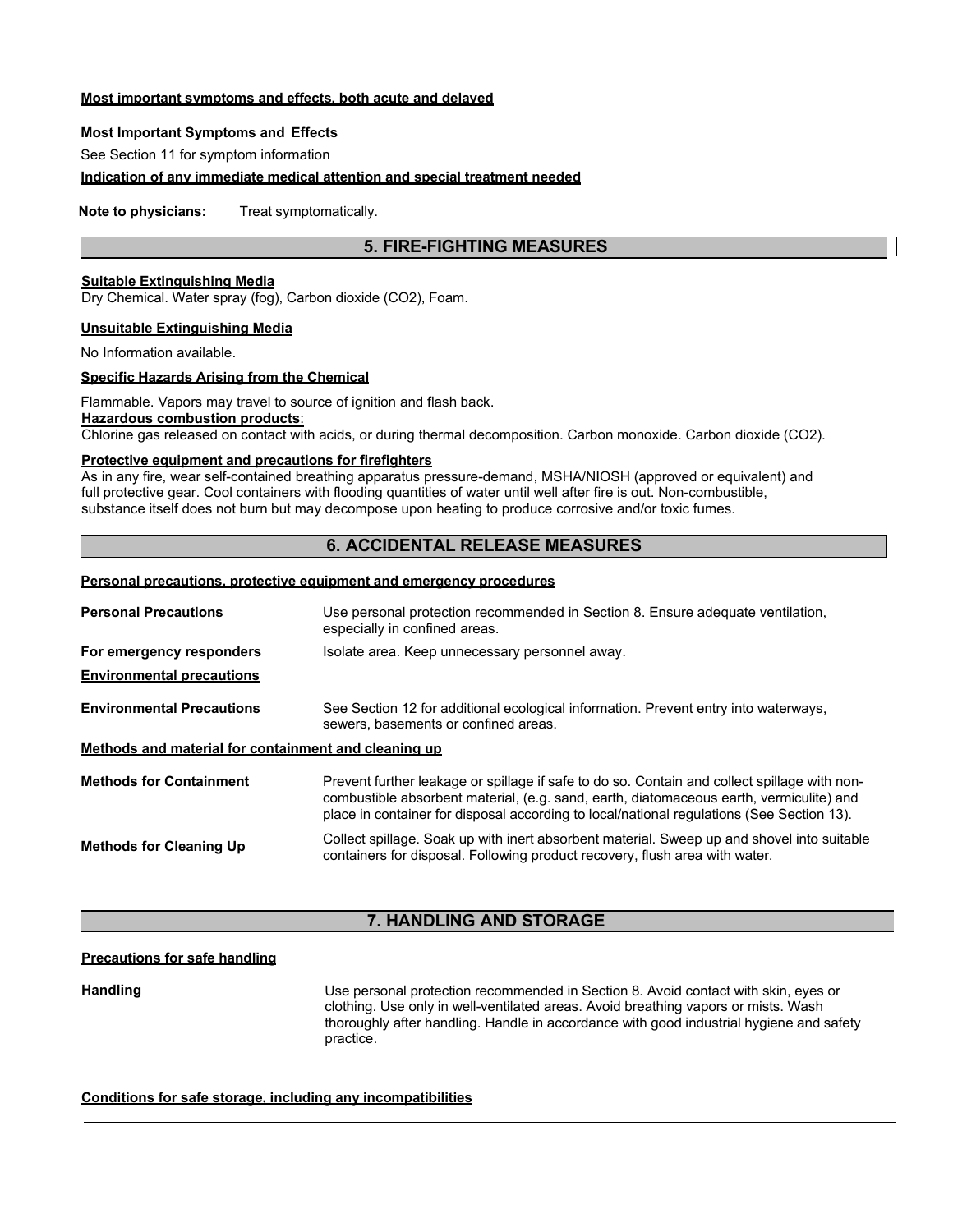#### **Storage Conditions/ Incompatible materials**

Keep containers tightly closed in a dry, cool and well-ventilated place. Keep from freezing. Do not reuse container.

Acids.

# **8. EXPOSURE CONTROLS/PERSONAL PROTECTION**

#### **Control parameters**

#### **Exposure Guidelines**

| <b>Chemical Name</b>             | <b>ACGIH TLV</b> | <b>OSHA PEL</b>                                      | <b>NIOSH IDLH</b>                             |
|----------------------------------|------------------|------------------------------------------------------|-----------------------------------------------|
| Potassium hydroxide<br>1310-58-3 | Ceiling: 2 mg/m3 | (vacated) Ceiling: 2 mg/m3                           | Ceiling: 2 mg/m3                              |
| Sodium hydroxide<br>1310-73-2    | Ceiling: 2 mg/m3 | TWA: $2 \text{ mq/m3}$<br>(vacated) Ceiling: 2 mg/m3 | IDLH: $10 \text{ mg/m}$ 3<br>Ceiling: 2 mg/m3 |

*ACGIH TLV: American Conference of Governmental Industrial Hygienists - Threshold Limit Value. OSHA PEL: Occupational Safety and Health Administration - Permissible Exposure Limits. NIOSH IDLH: Immediately Dangerous to Life or Health.*

#### **Appropriate engineering controls**

| <b>Engineering Controls</b>     | Showers, eyewash stations, ventilation system.                                                                                                                                                                                                                                                                                   |
|---------------------------------|----------------------------------------------------------------------------------------------------------------------------------------------------------------------------------------------------------------------------------------------------------------------------------------------------------------------------------|
|                                 | Individual protection measures, such as personal protective equipment                                                                                                                                                                                                                                                            |
| <b>Eye/Face Protection</b>      | Splash proof chemical goggles and face shield.                                                                                                                                                                                                                                                                                   |
| <b>Skin and Body Protection</b> | Wear protective NeopreneTM gloves. Rubber gloves. Wear suitable protective clothing.<br>Rubber boots recommended.                                                                                                                                                                                                                |
| <b>Respiratory Protection</b>   | If exposure limits are exceeded or irritation is experienced, NIOSH/MSHA approved respiratory<br>protection should be worn. Positive-pressure supplied air respirators may be required for high<br>airborne contaminant concentrations. Respiratory protection must be provided in accordance<br>with current local regulations. |
| <b>Hygiene Measures</b>         | Wash face, hands and any exposed skin thoroughly after handling. Wash contaminated<br>clothing and shoes before reuse. Do not Eat, Drink or Smoke when using this product.                                                                                                                                                       |

# **9. PHYSICAL AND CHEMICAL PROPERTIES**

#### **Physical and Chemical Properties**

| Formula                                                               | See Section 3                                                             |                                                                           |                                      |
|-----------------------------------------------------------------------|---------------------------------------------------------------------------|---------------------------------------------------------------------------|--------------------------------------|
| <b>Physical State</b><br>Appearance<br>Color<br><b>Property</b><br>рH | Liauid<br>Aqueous solution<br>Clear to pale yellow<br><b>Values</b><br>13 | Odor<br><b>Odor Threshold</b><br><b>Remarks/Method</b><br>$+/- 1$ @ 21 °C | Chlorine<br>No information available |
| <b>Melting/freezing point</b>                                         | $-7^{\circ}$ C / < 20 $^{\circ}$ F                                        | None known                                                                |                                      |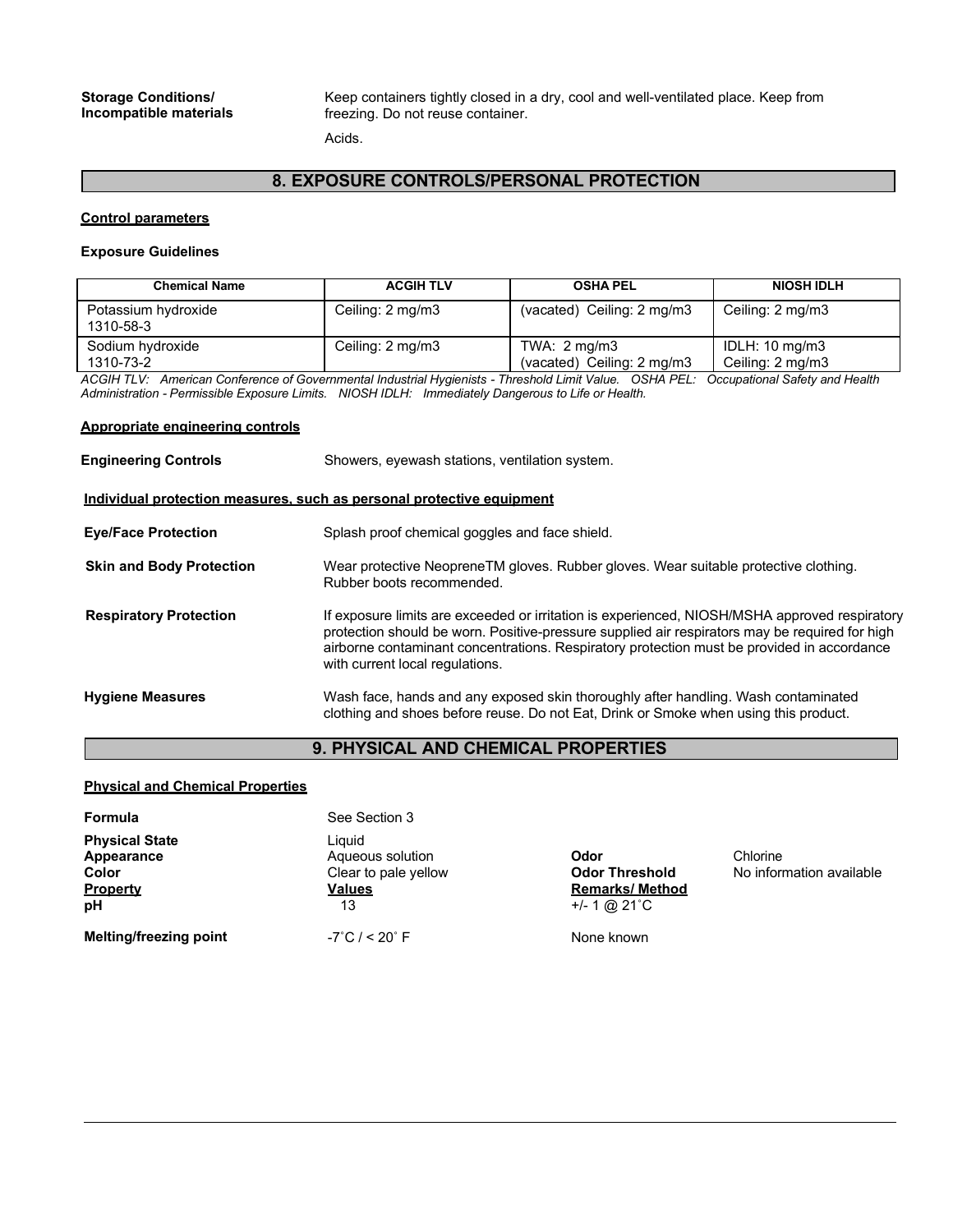| Boiling point / boiling range     | No information available.           | None known |  |
|-----------------------------------|-------------------------------------|------------|--|
| <b>Flash Point</b>                | Not Flammable                       | N/A        |  |
| <b>Evaporation rate</b>           | No data available                   | None known |  |
| Flammability (solid, gas)         | No data available                   | None known |  |
| <b>Flammability Limits in Air</b> |                                     |            |  |
| Upper flammability limit          | No data available                   | None known |  |
| Lower flammability limit          | No data available                   | None known |  |
| Vapor pressure                    | No data available                   | None known |  |
| Vapor density                     | No data available                   | None known |  |
| <b>Specific Gravity</b>           | $1.09$ g/cc                         | None known |  |
| <b>Water Solubility</b>           | Soluble in water.                   | None known |  |
| Solubility in other solvents      | No data available                   | None known |  |
| <b>Partition coefficient:</b>     | No data available                   | None known |  |
| <b>Autoignition temperature</b>   | No data available                   | None known |  |
| <b>Decomposition temperature</b>  | No data available                   | None known |  |
| <b>Kinematic viscosity</b>        | No data available                   | None known |  |
| <b>Dynamic viscosity</b>          | No data available                   | None known |  |
|                                   | <b>10. STABILITY AND REACTIVITY</b> |            |  |

#### **Reactivity**

No data available.

#### **Chemical stability**

This product will gradually lose some of its oxidizing power over time. Elevated temperatures and contaminants can rapidly accelerate decomposition, possible leading to a hazardous condition.

#### **Possibility of Hazardous Reactions**

None under normal processing.

#### **Conditions to avoid**

None known.

#### **Incompatible materials**

Acids.

#### **Hazardous Decomposition Products**

Chlorine gas released on contact with acids, or during thermal decomposition. Carbon monoxide. Carbon dioxide (CO2).

# **11. TOXICOLOGICAL INFORMATION**

#### **Information on likely routes of exposure**

Inhalation of vapors in high concentration may cause irritation of respiratory system. Vapors may be irritating<br>**Inhalation** to eyes, nose, throat, and lungs.

**Eye Contact** Risk of serious damage to eyes. Corrosive to the eyes and may cause severe damage including blindness. **Skin Contact** Corrosive. Contact causes severe skin irritation and possible burns.

**Ingestion** Harmful if swallowed. Can burn mouth, throat, and stomach. Ingestion causes burns of the upper digestive and respiratory tracts.

#### **Component Information**

| <b>Chemical Name</b>             | Oral LD50            | <b>Dermal LD50</b>      | <b>Inhalation LC50</b> |
|----------------------------------|----------------------|-------------------------|------------------------|
| Trade Secret 1                   | $= 847$ mg/kg (Rat)  |                         |                        |
| Trade Secret 2                   | $=$ 3 g/kg (Rat)     | >10 g/kg (Rabbit)       | >42 g/m3 (Rat) 1 h     |
| Sodium hypochlorite<br>7681-52-9 | $= 8200$ mg/kg (Rat) | >10000 mg/kg (Rabbit)   |                        |
| Potassium hydroxide<br>1310-58-3 | $= 284$ mg/kg (Rat)  |                         |                        |
| Sodium hydroxide<br>1310-73-2    |                      | $= 1350$ mg/kg (Rabbit) |                        |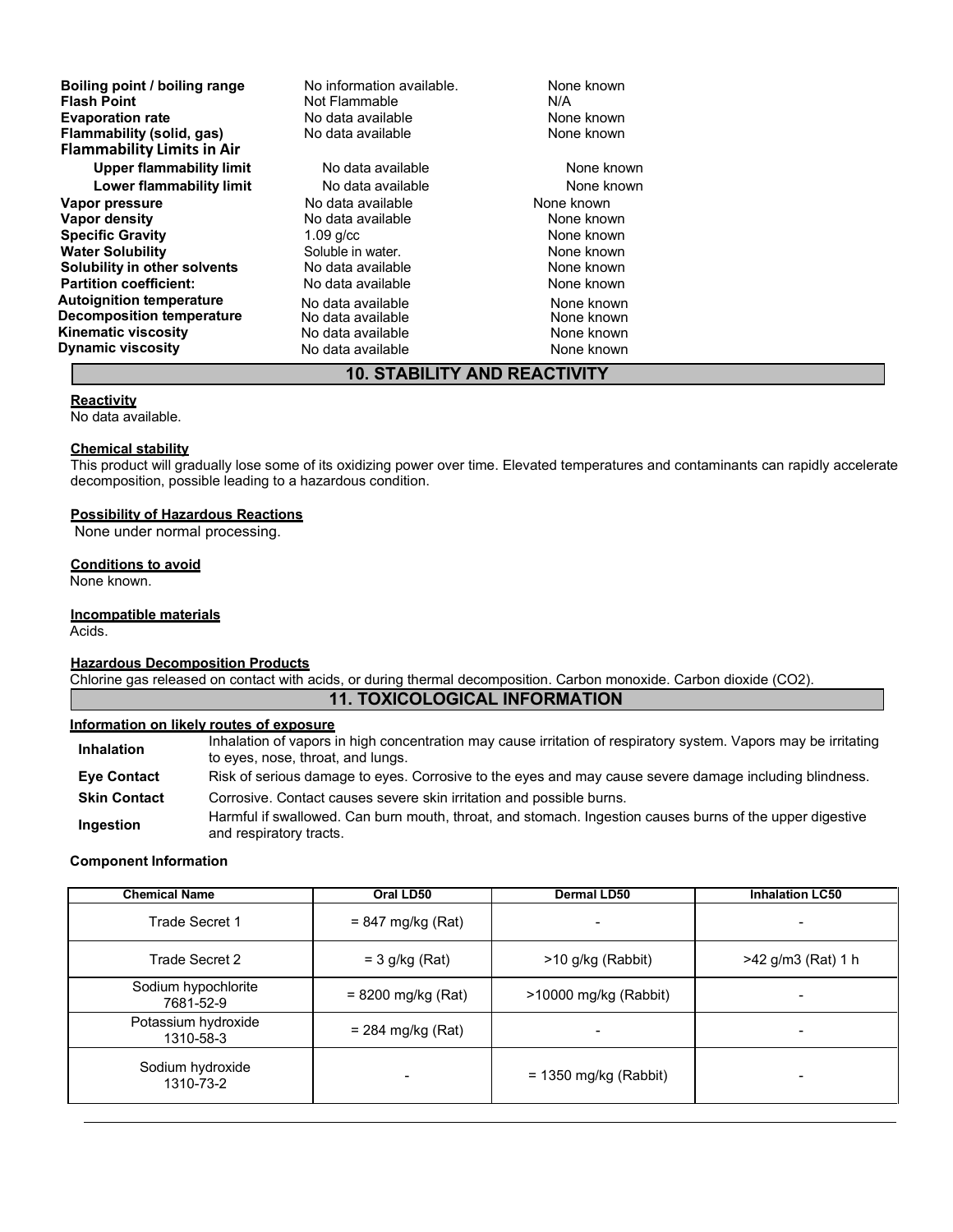#### **Information on toxicological effects**

| Symptoms               | No information available.                                                                  |
|------------------------|--------------------------------------------------------------------------------------------|
|                        | Delayed and immediate effects as well as chronic effects from short and long-term exposure |
| Sensitization          | No Information Available                                                                   |
| Germ cell mutagenicity | No Information Available                                                                   |

Carcinogenicity The table below lists whether each agency has listed an ingredient as a carcinogen.

| <b>Chemical Name</b>             | <b>IARC</b> | <b>NTP</b> | <b>OSHA</b>              |
|----------------------------------|-------------|------------|--------------------------|
| Sodium hypochlorite<br>7681-52-9 | Group 3     |            | $\overline{\phantom{a}}$ |

| Reproductive toxicity  | No Information Available |  |  |
|------------------------|--------------------------|--|--|
| STOT single exposure   | No Information Available |  |  |
| STOT repeated exposure | No Information Available |  |  |
| Aspiration Hazard      | No Information Available |  |  |

# **Numerical measures of toxicity –Product Information**<br>Unknown Acute Toxicity **1.9%** of the i

1.9% of the mixture consists of ingredient(s) of unknown toxicity. **The following values are calculated based on Chapter 3.1 of the GHS document mg/kg.**

# **Oral LD50** 10767 mg/kg

# **12. Ecological Data**

#### **Ecotoxicity**

Very toxic to aquatic life with long lasting effects.

7.96% of the mixture consists of components(s) of unknown hazards to the aquatic environment.

| <b>Chemical Name</b>             | <b>Fish</b>                                                                                                                                                                                                                                                                                                                                                                                                                   | <b>Crustacea</b>                                                                             |
|----------------------------------|-------------------------------------------------------------------------------------------------------------------------------------------------------------------------------------------------------------------------------------------------------------------------------------------------------------------------------------------------------------------------------------------------------------------------------|----------------------------------------------------------------------------------------------|
| Sodium hypochlorite<br>7681-52-9 | 0.06-0.11: 96 h Pimephales promelas mg/L LC50 flow-<br>through<br>4.5-7.6: 96 h Pimephales promelas mg/L LC50 static<br>0.4-0.8: 96 h Lepomis macrochirus mg/L LC50 static<br>0.28-1: 96 h Lepomis macrochirus mg/L LC50 flow-through<br>0.05-0.771: 96 h Oncorhynchus mykiss mg/L LC50 flow-<br>through<br>0.03-0.19: 96 h Oncorhynchus mykiss mg/L LC50 semi-static<br>0.18-0.22: 96 h Oncorhynchus mykiss mg/L LC50 static | 0.033-0.044: 48 h Daphnia magna<br>mg/L EC50 Static<br>2.1: 96 h Daphnia magna mg/L EC50     |
| Trade Secret 2                   | 5560-6080: 96 h Lepomis macrochirus mg/L LC50 flow-<br>through<br>129461: 96 h Lepomis macrochirus mg/L LC50 static<br>6420-6700: 96 h Pimephales promelas mg/L LC50 static<br>6020-7070: 96 h Pimephales promelas mg/L LC50 static<br>7050: 96 h Pimephales promelas mg/L LC50 semi-static<br>4747-7824: 96 h Oncorhynchus mykiss mg/L LC50 flow-<br>through                                                                 | 1000: 48 h Daphnia magna mg/L<br>EC50<br>340.7-469.2: 48 h Daphnia magna<br>mg/L EC50 Static |
| Potassium hydroxide<br>1310-58-3 | 80: 96 h Gambusia affinis mg/L LC50 static                                                                                                                                                                                                                                                                                                                                                                                    |                                                                                              |
| Sodium hydroxide<br>1310-73-2    | 45.4: 96 h Oncorhynchus mykiss mg/L LC50 static                                                                                                                                                                                                                                                                                                                                                                               |                                                                                              |

## **Persistence and Degradability**

No Information Available.

#### **Bioaccumulation**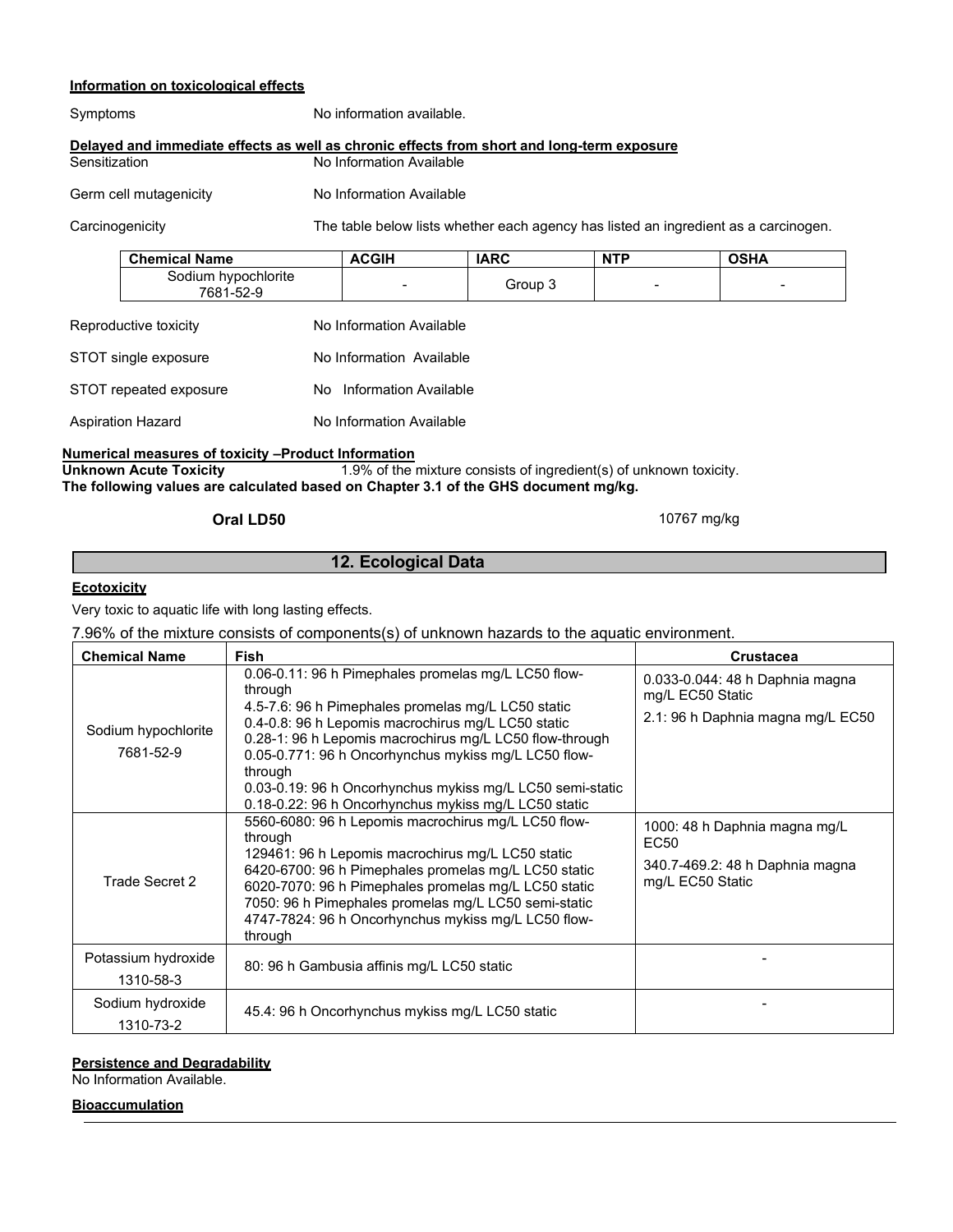| <b>Chemical Name</b> | <b>Partition Coefficient</b> |  |  |
|----------------------|------------------------------|--|--|
| Potassium hydroxide  | 0.65                         |  |  |
| 1310-58-3            | 0 83                         |  |  |

## **Mobility**

Miscible in water.

### **Other adverse effects**

No information available.

# **13. DISPOSAL CONSIDERATIONS**

# **Disposal methods**

**Disposal of wastes Disposal should be in accordance with applicable regional, national and local laws and** regulations.

**Contaminated packaging** Dispose of in accordance with federal, state and local regulations.

| <b>Chemical Name</b>          | <b>California Hazardous Waste Status</b> |  |  |
|-------------------------------|------------------------------------------|--|--|
| Potassium hydroxide 1310-58-3 | Toxic: Corrosive                         |  |  |
| Sodium hydroxide 1310-73-2    | Toxic: Corrosive                         |  |  |

### **14. TRANSPORT INFORMATION**

| DOT                                    |                                                                                  |
|----------------------------------------|----------------------------------------------------------------------------------|
| UN/ID No.                              | 1760                                                                             |
| Proper shipping name                   | Corrosive liquids, n.o.s. (contains potassium hydroxide and sodium hypochlorite) |
| <b>Hazard Class</b>                    | 8                                                                                |
| <b>Packing Group</b>                   |                                                                                  |
| <b>Emergency Response Guide Number</b> | 154                                                                              |

# **15. REGULATORY INFORMATION**

#### **Chemical Inventories**

**TSCA** No information available

**DSL/NDSL** No information available

#### **EINECS/EIINCS** No information available

**TSCA** - United States Toxic Substances Control Act Section 8(b) Inventory

**DSL/NDSL** - Canadian Domestic Substances List/Non-Domestic Substances List

**EINECS/ELINCS** - European Inventory of Existing Chemical Substances/European List of Notified Chemical Substances

### **U.S. Federal Regulations**

#### **SARA 313**

Section 313 of Title III of the Superfund Amendments and Reauthorization of 1986 (SARA). This product does not contain any chemicals which are subject to the reporting requirements of the Act and Title 40 of the Code of Federal Regulations, Part 372.

#### **SARA 311/312 Hazard Categories**

| Acute Health Hazard               | Yes |
|-----------------------------------|-----|
| Chronic Health Hazard             | N٥  |
| Fire Hazard                       | Nο  |
| Sudden Release of Pressure Hazard | Nο  |
| Reactive Hazard                   | N٥  |

#### **CWA (Clean Water Act)**

This product contains the following substances which are regulated as pollutants pursuant to the Clean Water Act (40 CFR 122.21 and 40 CFR 122.42).